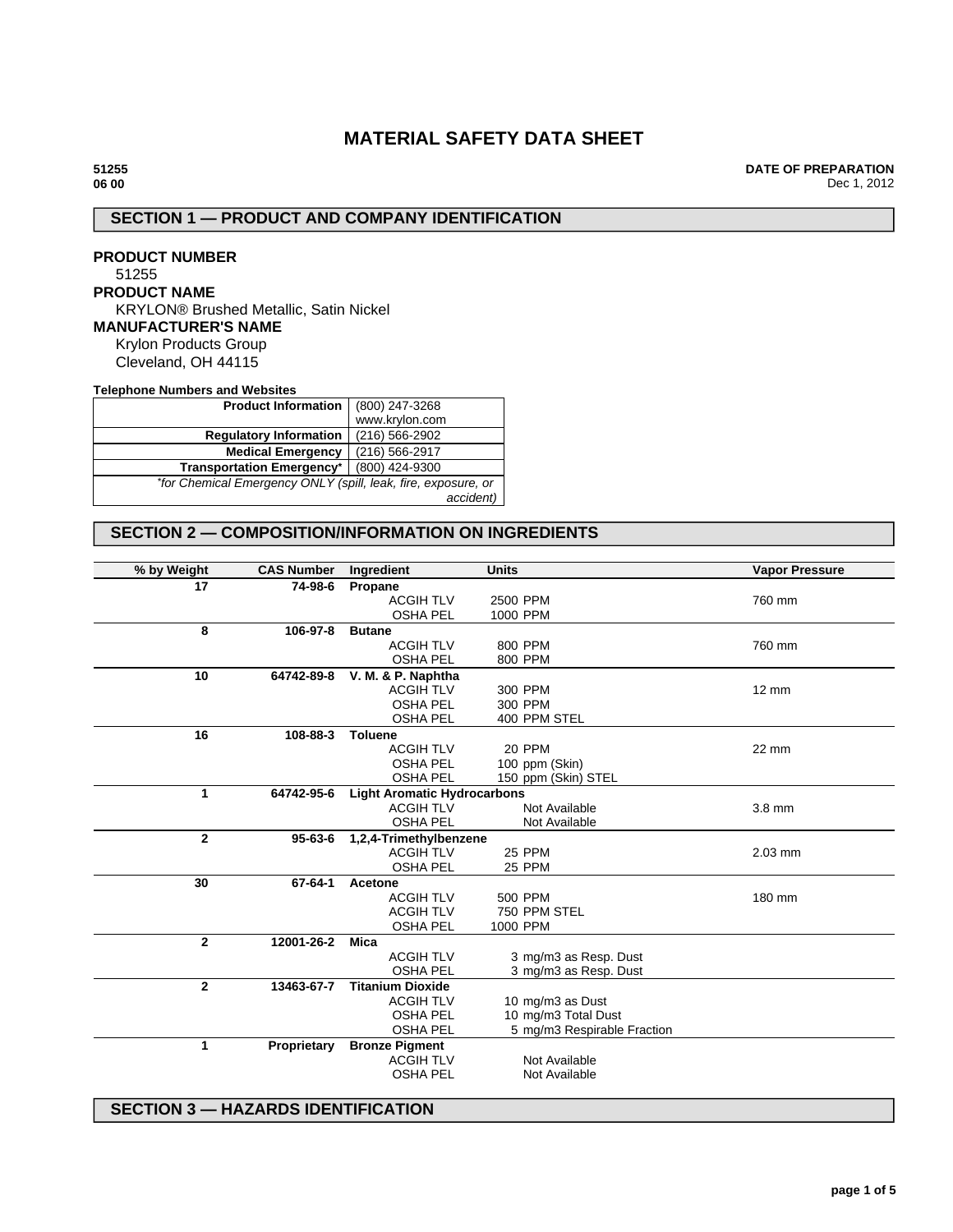## **ROUTES OF EXPOSURE**

INHALATION of vapor or spray mist.

EYE or SKIN contact with the product, vapor or spray mist.

## **EFFECTS OF OVEREXPOSURE**

- **EYES:** Irritation.
- **SKIN:** Prolonged or repeated exposure may cause irritation.

**INHALATION:** Irritation of the upper respiratory system.

May cause nervous system depression. Extreme overexposure may result in unconsciousness and possibly death.

Prolonged overexposure to hazardous ingredients in Section 2 may cause adverse chronic effects to the following organs or systems: • the liver

- the urinary system
- the cardiovascular system
- the reproductive system

## **SIGNS AND SYMPTOMS OF OVEREXPOSURE**

Headache, dizziness, nausea, and loss of coordination are indications of excessive exposure to vapors or spray mists. Redness and itching or burning sensation may indicate eye or excessive skin exposure.

**MEDICAL CONDITIONS AGGRAVATED BY EXPOSURE**

# None generally recognized.

# **CANCER INFORMATION**

For complete discussion of toxicology data refer to Section 11.

# **SECTION 4 — FIRST AID MEASURES**

- **EYES:** Flush eyes with large amounts of water for 15 minutes. Get medical attention.
- **SKIN:** Wash affected area thoroughly with soap and water.
	- Remove contaminated clothing and launder before re-use.
- **INHALATION:** If affected, remove from exposure. Restore breathing. Keep warm and quiet.
- **INGESTION:** Do not induce vomiting. Get medical attention immediately.

# **SECTION 5 — FIRE FIGHTING MEASURES**

- **FLASH POINT** Propellant < 0 °F
- **LEL** 0.7

**EXTINGUISHING MEDIA**

Carbon Dioxide, Dry Chemical, Foam

#### **UNUSUAL FIRE AND EXPLOSION HAZARDS**

Containers may explode when exposed to extreme heat.

Application to hot surfaces requires special precautions.

During emergency conditions overexposure to decomposition products may cause a health hazard. Symptoms may not be immediately apparent. Obtain medical attention.

### **SPECIAL FIRE FIGHTING PROCEDURES**

Full protective equipment including self-contained breathing apparatus should be used.

Water spray may be ineffective. If water is used, fog nozzles are preferable. Water may be used to cool closed containers to prevent pressure build-up and possible autoignition or explosion when exposed to extreme heat.

# **SECTION 6 — ACCIDENTAL RELEASE MEASURES**

#### **STEPS TO BE TAKEN IN CASE MATERIAL IS RELEASED OR SPILLED**

Remove all sources of ignition. Ventilate the area.

Remove with inert absorbent.

## **SECTION 7 — HANDLING AND STORAGE**

### **STORAGE CATEGORY**

Not Available

#### **PRECAUTIONS TO BE TAKEN IN HANDLING AND STORAGE**

Keep away from heat, sparks, and open flame. Vapors will accumulate readily and may ignite explosively.

During use and until all vapors are gone: Keep area ventilated - Do not smoke - Extinguish all flames, pilot lights, and heaters - Turn off stoves, electric tools and appliances, and any other sources of ignition.

Consult NFPA Code. Use approved Bonding and Grounding procedures.

Contents under pressure. Do not puncture, incinerate, or expose to temperature above 120F. Heat from sunlight, radiators, stoves, hot water, and other heat sources could cause container to burst. Do not take internally. Keep out of the reach of children.

# **SECTION 8 — EXPOSURE CONTROLS/PERSONAL PROTECTION**

## **PRECAUTIONS TO BE TAKEN IN USE**

Use only with adequate ventilation. Avoid contact with skin and eyes. Avoid breathing vapor and spray mist.

Wash hands after using.

| <b>HMIS Codes</b> |  |  |
|-------------------|--|--|
| <b>Health</b>     |  |  |
| Flammability      |  |  |
| Reactivity        |  |  |

**UEL** 12.8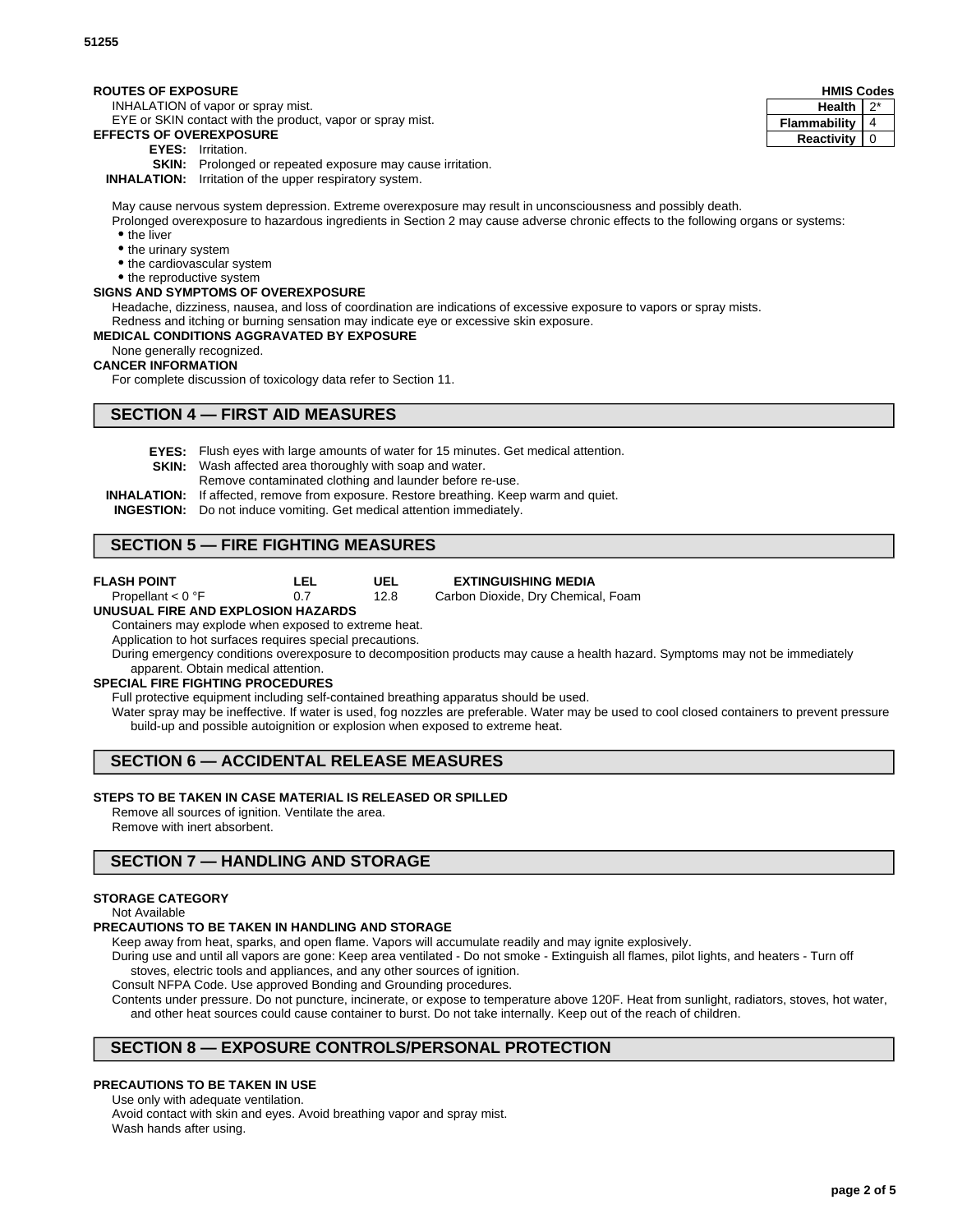This coating may contain materials classified as nuisance particulates (listed "as Dust" in Section 2) which may be present at hazardous levels only during sanding or abrading of the dried film. If no specific dusts are listed in Section 2, the applicable limits for nuisance dusts are ACGIH TLV 10 mg/m3 (total dust), 3 mg/m3 (respirable fraction), OSHA PEL 15 mg/m3 (total dust), 5 mg/m3 (respirable fraction).

Removal of old paint by sanding, scraping or other means may generate dust or fumes that contain lead. Exposure to lead dust or fumes may cause brain damage or other adverse health effects, especially in children or pregnant women. Controlling exposure to lead or other hazardous substances requires the use of proper protective equipment, such as a properly fitted respirator (NIOSH approved) and proper containment and cleanup. For more information, call the National Lead Information Center at 1-800-424-LEAD (in US) or contact your local health authority.

#### **VENTILATION**

Local exhaust preferable. General exhaust acceptable if the exposure to materials in Section 2 is maintained below applicable exposure limits. Refer to OSHA Standards 1910.94, 1910.107, 1910.108.

#### **RESPIRATORY PROTECTION**

If personal exposure cannot be controlled below applicable limits by ventilation, wear a properly fitted organic vapor/particulate respirator approved by NIOSH/MSHA for protection against materials in Section 2.

When sanding or abrading the dried film, wear a dust/mist respirator approved by NIOSH/MSHA for dust which may be generated from this product, underlying paint, or the abrasive.

### **PROTECTIVE GLOVES**

None required for normal application of aerosol products where minimal skin contact is expected. For long or repeated contact, wear chemical resistant gloves.

#### **EYE PROTECTION**

Wear safety spectacles with unperforated sideshields.

### **OTHER PRECAUTIONS**

Intentional misuse by deliberately concentrating and inhaling the contents can be harmful or fatal.

### **SECTION 9 — PHYSICAL AND CHEMICAL PROPERTIES**

| <b>PRODUCT WEIGHT</b> 6.31 lb/gal                                 |               | 755 g/l            |  |
|-------------------------------------------------------------------|---------------|--------------------|--|
| <b>SPECIFIC GRAVITY 0.76</b>                                      |               |                    |  |
| <b>BOILING POINT</b> $\leq 0$ - 360 °F                            |               | $\leq$ 18 - 182 °C |  |
| <b>MELTING POINT</b> Not Available                                |               |                    |  |
| <b>VOLATILE VOLUME</b> 92%                                        |               |                    |  |
| <b>EVAPORATION RATE</b> Faster than                               |               |                    |  |
|                                                                   | ether         |                    |  |
| <b>VAPOR DENSITY</b> Heavier than air                             |               |                    |  |
| <b>SOLUBILITY IN WATER</b> Not Available                          |               |                    |  |
|                                                                   | <b>pH</b> 7.0 |                    |  |
| <b>VOLATILE ORGANIC COMPOUNDS (VOC Theoretical - As Packaged)</b> |               |                    |  |
|                                                                   |               |                    |  |

Volatile Weight 55.48% Less Water and Federally Exempt Solvents

## **SECTION 10 — STABILITY AND REACTIVITY**

**STABILITY — Stable CONDITIONS TO AVOID** None known. **INCOMPATIBILITY** None known. **HAZARDOUS DECOMPOSITION PRODUCTS** By fire: Carbon Dioxide, Carbon Monoxide **HAZARDOUS POLYMERIZATION** Will not occur

**SECTION 11 — TOXICOLOGICAL INFORMATION**

#### **CHRONIC HEALTH HAZARDS**

Reports have associated repeated and prolonged overexposure to solvents with permanent brain and nervous system damage. IARC's Monograph No. 93 reports there is sufficient evidence of carcinogenicity in experimental rats exposed to titanium dioxide but inadequate evidence for carcinogenicity in humans and has assigned a Group 2B rating. In addition, the IARC summary concludes, "No significant exposure to titanium dioxide is thought to occur during the use of products in which titanium is bound to other materials, such as paint."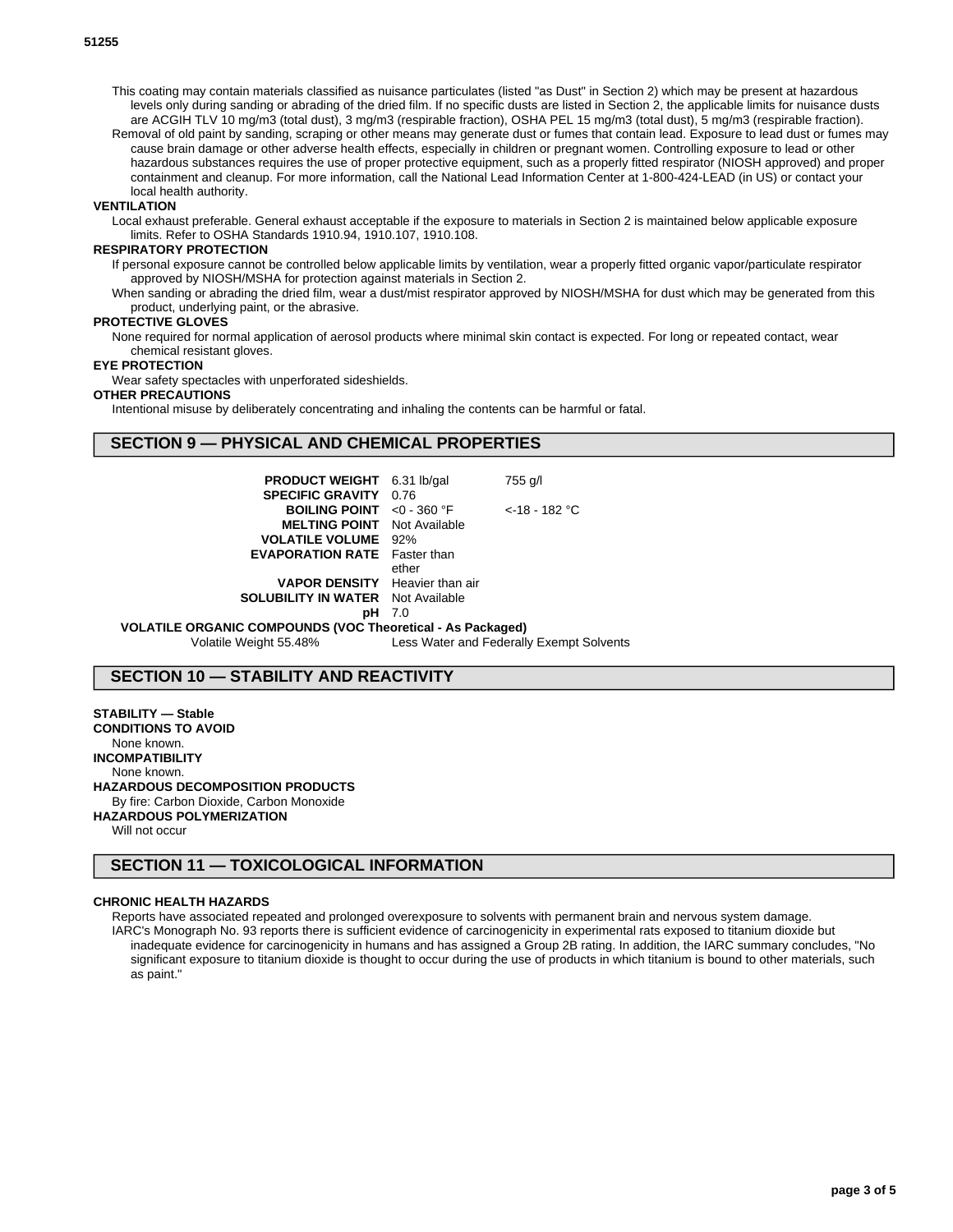| <b>TOXICOLOGY DATA</b> |                                    |          |     |               |  |
|------------------------|------------------------------------|----------|-----|---------------|--|
| <b>CAS No.</b>         | <b>Ingredient Name</b>             |          |     |               |  |
| 74-98-6                | Propane                            |          |     |               |  |
|                        |                                    | LC50 RAT | 4HR | Not Available |  |
|                        |                                    | LD50 RAT |     | Not Available |  |
| 106-97-8               | <b>Butane</b>                      |          |     |               |  |
|                        |                                    | LC50 RAT | 4HR | Not Available |  |
|                        |                                    | LD50 RAT |     | Not Available |  |
| 64742-89-8             | V. M. & P. Naphtha                 |          |     |               |  |
|                        |                                    | LC50 RAT | 4HR | Not Available |  |
|                        |                                    | LD50 RAT |     | Not Available |  |
| 108-88-3               | <b>Toluene</b>                     |          |     |               |  |
|                        |                                    | LC50 RAT | 4HR | 4000 ppm      |  |
|                        |                                    | LD50 RAT |     | 5000 mg/kg    |  |
| 64742-95-6             | <b>Light Aromatic Hydrocarbons</b> |          |     |               |  |
|                        |                                    | LC50 RAT | 4HR | Not Available |  |
|                        |                                    | LD50 RAT |     | Not Available |  |
| $95 - 63 - 6$          | 1,2,4-Trimethylbenzene             |          |     |               |  |
|                        |                                    | LC50 RAT | 4HR | Not Available |  |
|                        |                                    | LD50 RAT |     | Not Available |  |
| 67-64-1                | Acetone                            |          |     |               |  |
|                        |                                    | LC50 RAT | 4HR | Not Available |  |
|                        |                                    | LD50 RAT |     | 5800 mg/kg    |  |
| 12001-26-2             | <b>Mica</b>                        |          |     |               |  |
|                        |                                    | LC50 RAT | 4HR | Not Available |  |
|                        |                                    | LD50 RAT |     | Not Available |  |
| 13463-67-7             | <b>Titanium Dioxide</b>            |          |     |               |  |
|                        |                                    | LC50 RAT | 4HR | Not Available |  |
|                        |                                    | LD50 RAT |     | Not Available |  |
| Proprietary            | <b>Bronze Pigment</b>              |          |     |               |  |
|                        |                                    | LC50 RAT | 4HR | Not Available |  |
|                        |                                    | LD50 RAT |     | Not Available |  |
|                        |                                    |          |     |               |  |
|                        |                                    |          |     |               |  |

# **SECTION 12 — ECOLOGICAL INFORMATION**

#### **ECOTOXICOLOGICAL INFORMATION**

No data available.

## **SECTION 13 — DISPOSAL CONSIDERATIONS**

#### **WASTE DISPOSAL METHOD**

Waste from this product may be hazardous as defined under the Resource Conservation and Recovery Act (RCRA) 40 CFR 261. Waste must be tested for ignitability to determine the applicable EPA hazardous waste numbers. Do not incinerate. Depressurize container. Dispose of in accordance with Federal, State/Provincial, and Local regulations regarding pollution.

## **SECTION 14 — TRANSPORT INFORMATION**

Multi-modal shipping descriptions are provided for informational purposes and do not consider container sizes. The presence of a shipping description for a particular mode of transport (ocean, air, etc.), does not indicate that the product is packaged suitably for that mode of transport. All packaging must be reviewed for suitability prior to shipment, and compliance with the applicable regulations is the sole responsibility of the person offering the product for transport.

#### **US Ground (DOT)**

May be classed as LTD. QTY. OR ORM-D UN1950, AEROSOLS, 2.1, LIMITED QUANTITY, (ERG#126) **Canada (TDG)** May be classed as LTD. QTY. OR ORM-D UN1950, AEROSOLS, CLASS 2.1, LIMITED QUANTITY, (ERG#126)

**IMO**

May be shipped as Limited Quantity

UN1950, AEROSOLS, CLASS 2.1, LIMITED QUANTITY, EmS F-D, S-U, ADR (D)

**IATA/ICAO**

UN1950, AEROSOLS, FLAMMABLE, 2.1, LIMITED QUANTITY